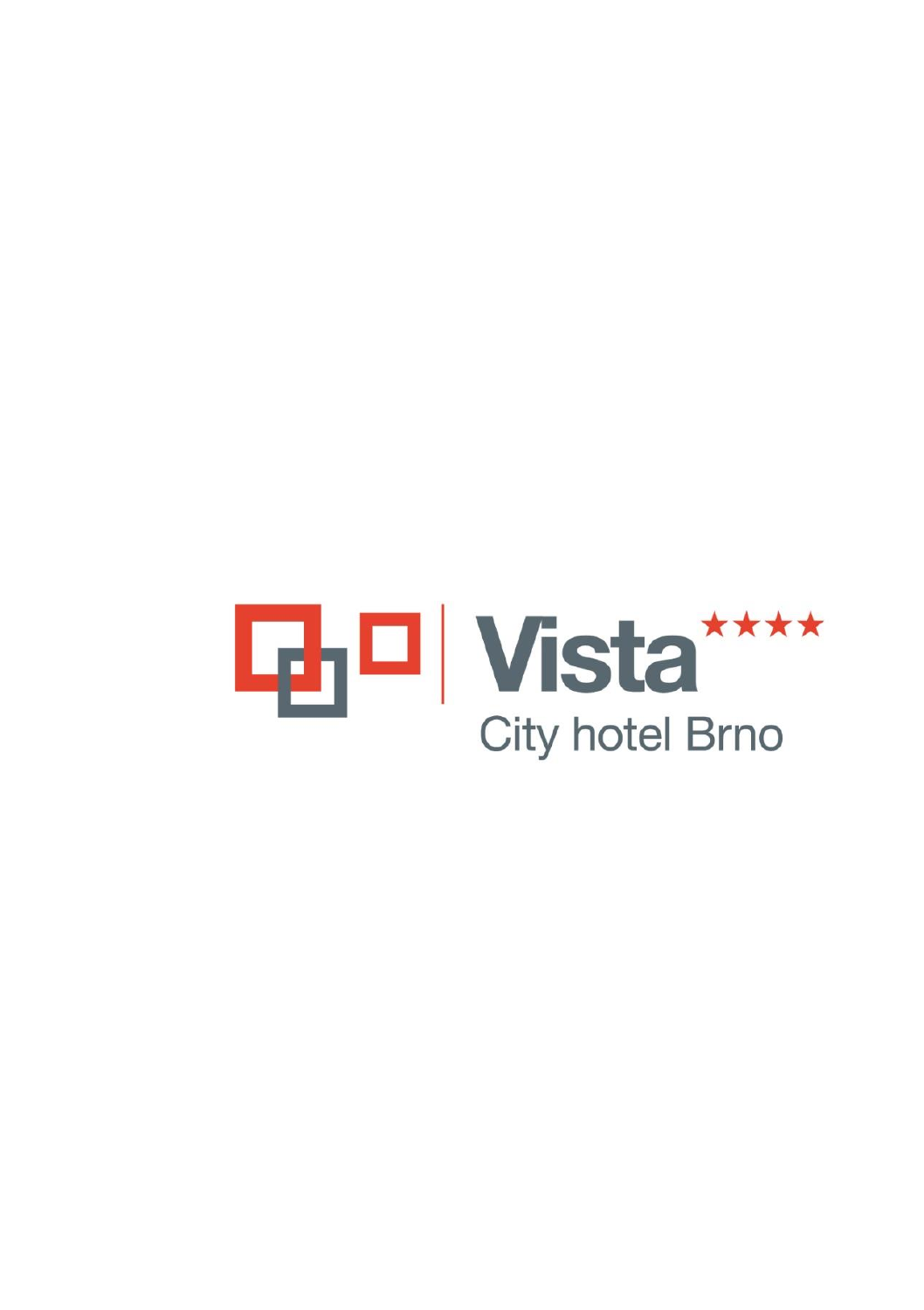# PŘEDKRM | STARTER | VORSPEISE

## **HOVĚZÍ TATARÁK** 1,3,7

uzená majonéza, křepelčí vejce, topinky  **BEEF TARTARE** smoked mayonnaisse, quail egg, toast  **RINDERTARTARE** geräucherte Mayonnaise, Wachteleier, Toast

#### **80 g / 130 CZK**

### **ŠKVARKOVÁ POMAZÁNKA** 1,3,6,7,10,11

jarní cibule, okurek, pečivo **CRACKLING SPREAD** spring onions, cucumbers, pastries **KNISTERNDE VERBEITUNG** Frühlingszwiebeln, Gurken, Gebäck

#### **80 g / 95 CZK**

### **GRATINOVANÝ KOZÍ SÝR** 1,3,6,7,11

listový salát, ořechy, med, pečivo **GOAT CHEESE AU GRATIN** lettuce, nuts, honey, pastry **ZIEGENKÄSE GRATINIERT** Kopfsalat, Nüsse, Honig, Gebäck

#### **50 g / 150 CZK**

Ke všem předkrmům podáváme košík s pečivem.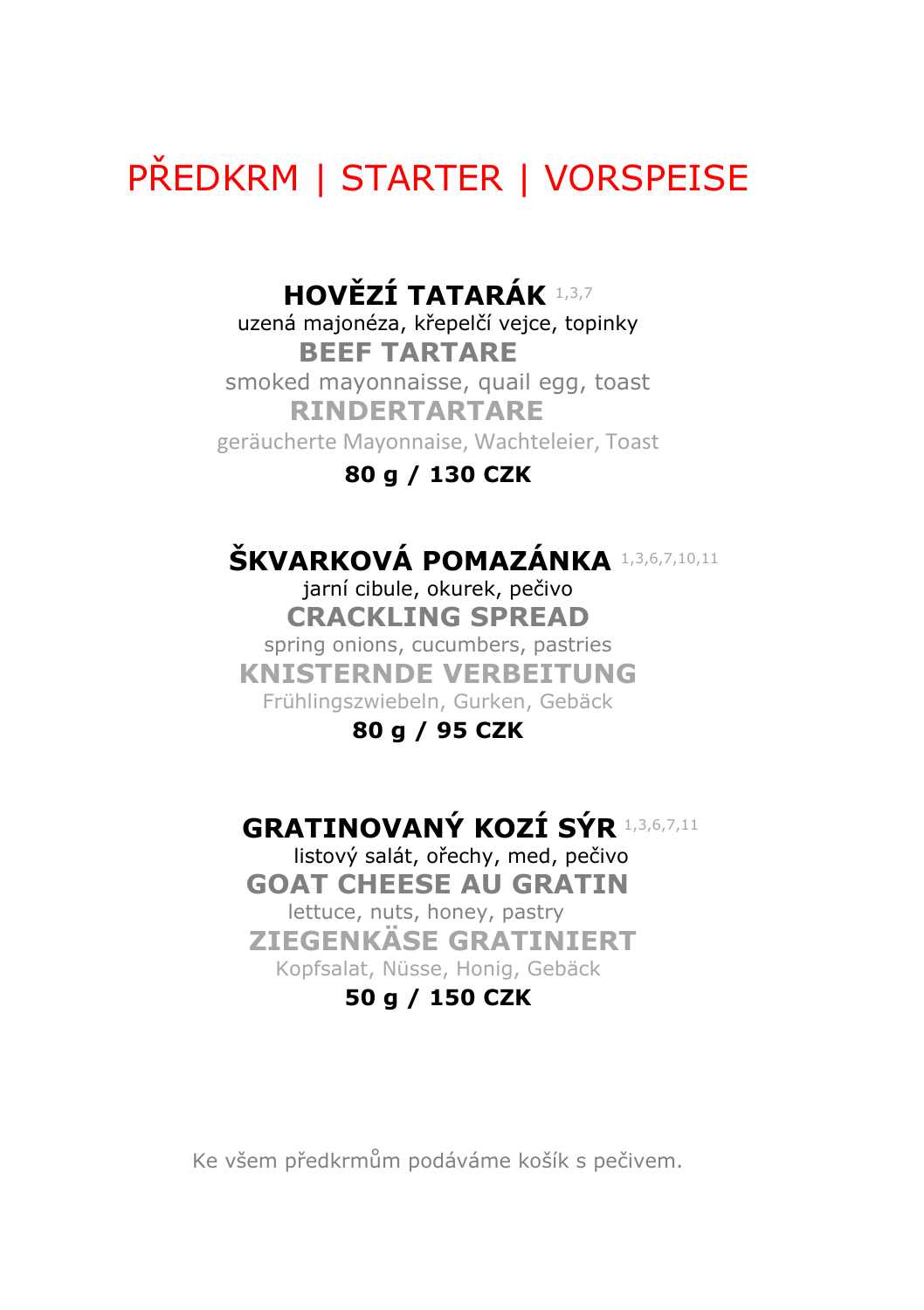# POLÉVKA | SOUP| SUPPE

### **HOVĚZÍ VÝVAR** 1,3,9

zelenina julienne, játrové knedlíčky, sherry **BEEF BROTH** vegetable julienne, liver dumplings, sherry **RINDERBRÜHE** Julienne Gemüse, Leberknödel, Sherry

### **0,3 l / 65 CZK**

### **KULAJDA** 1,3,7

 zastřené vejce, hřiby, brambory  **DILL SOUP** poached egg, mushrooms, potatoes  **DILLSUPPE** Rührei, Pilze, Kartoffeln  **0,3 l / 65 CZK**

# **DENNÍ POLÉVKA**

 **DAILY SOUP TAGESSUPPE**

 **0,3 l / 45 CZK**

Ke všem polévkám podáváme košík pečivem.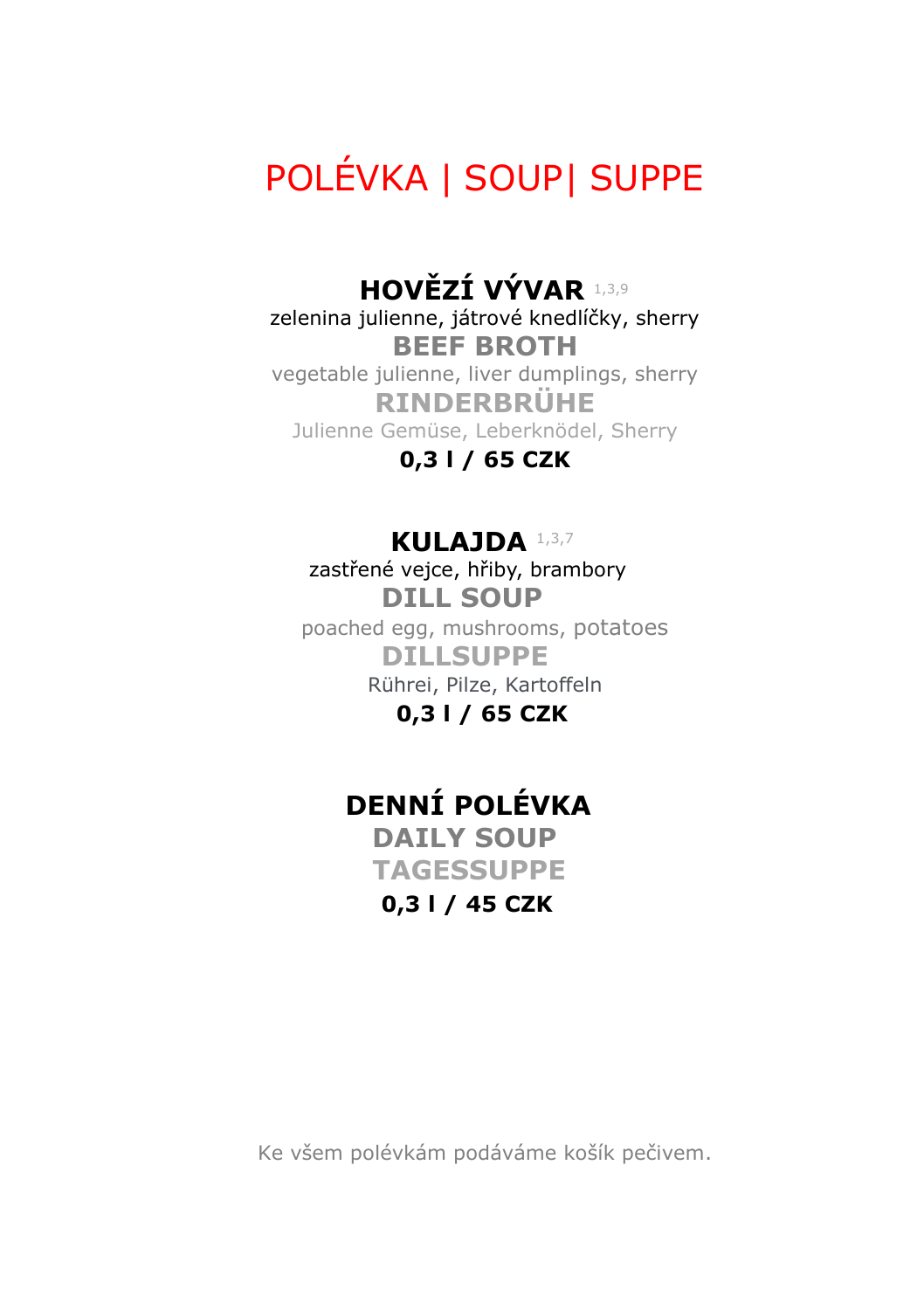# SALÁT | SALAD | SALAT

 **CAESAR** 1,3,4,10 kuřecí prsa, parmezán, pečená slanina, krutony  **CAESAR** chicken breast, parmesan, bacon chips, croutons  **CAESAR** Hühnerbrust, Parmesankäse, Speck-Chips, Croutons

### **300 g / 210 CZK**

## **LISTOVÝ SALÁT** 7,10,12

cherry rajčata, mozzarella, medovo-limetkový dresink  **LEAF SALAD** cherry tomatoes, mozzarella, honey-lime dressing  **BLATTSALAT** Kirschtomaten, mozzarella, Honig-Limetten dressing

### **300 g / 190 CZK**

Ke všem salátům podáváme košík s pečivem.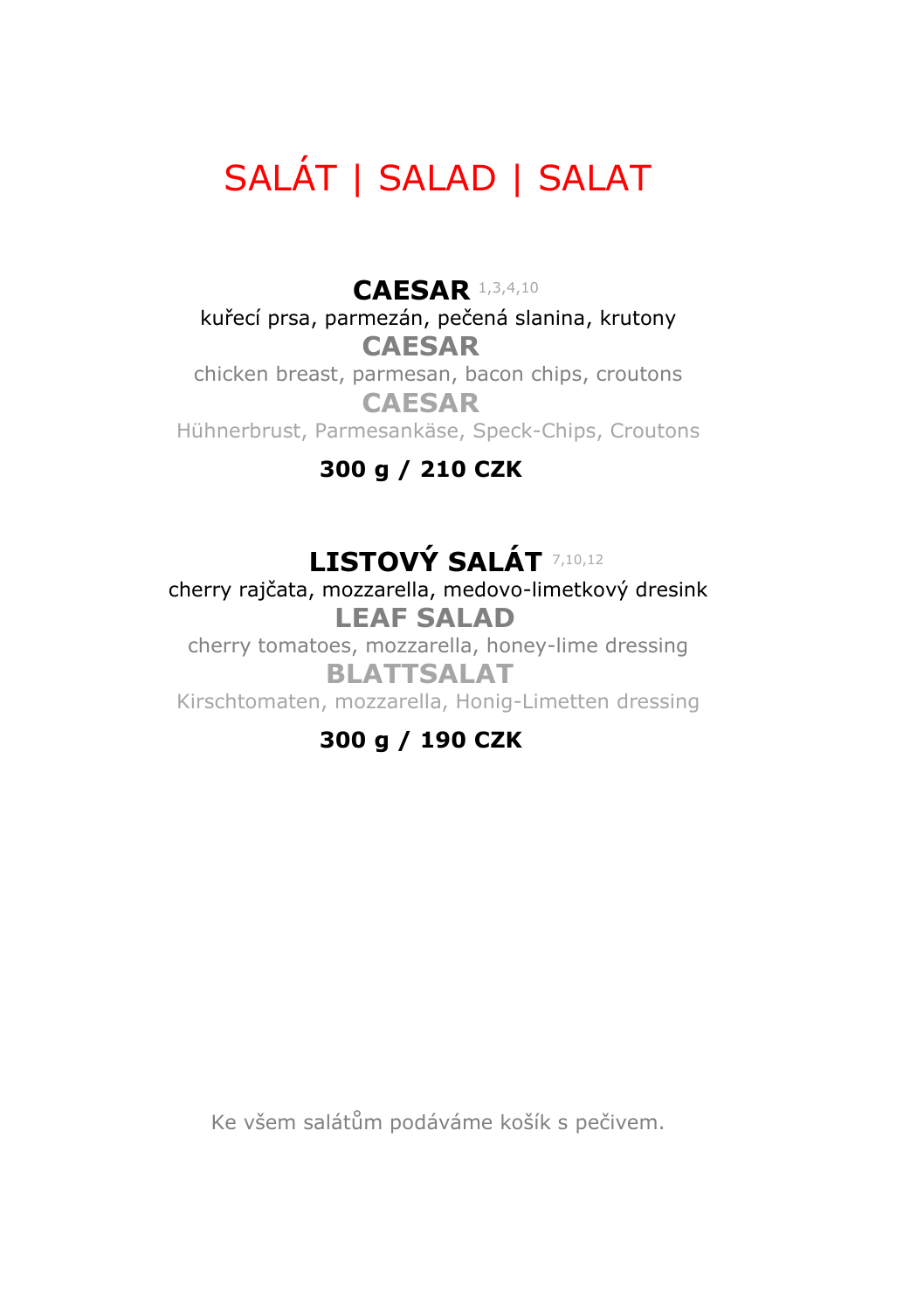# ČESKÁ KUCHYNĚ | CZECH CUISINE TSCHECHISCHE KÜCHE

## **SVÍČKOVÁ NA SMETANĚ** 1,3,7,9,10

karlovarský knedlík, brusinky  **SIRLOIN IN CREAM SAUCE** Carlsbad dumplings, cranberries **LENDENBRATEN IN SAHNESAUCE** Karlsbader Knödel, Preiselbeeren

**150 g / 270 CZK**

### **KACHNÍ STEHNO** 1,3,7

konfitované, červené zelí s rozinkami, bramborové knedle  **DUCK LEG**

confit, red cabbage with raisins, potato dumplings  **ENTENKEULE**

Confit, Rotkohl mit Rosinen, geröstete Kartoffelknödeli

#### **350 g / 350 CZK**

## **ŘÍZEČKY Z PANENKY** 1,3,7,10

smažené, lehký bramborový salát **PORK FILLET SCHNITZELS** deep fried, light potatoe salad **SCHWEINEFILET SCHNITZELS** gebraten, lichter kartofellsalat

### **150 g / 210 CZK**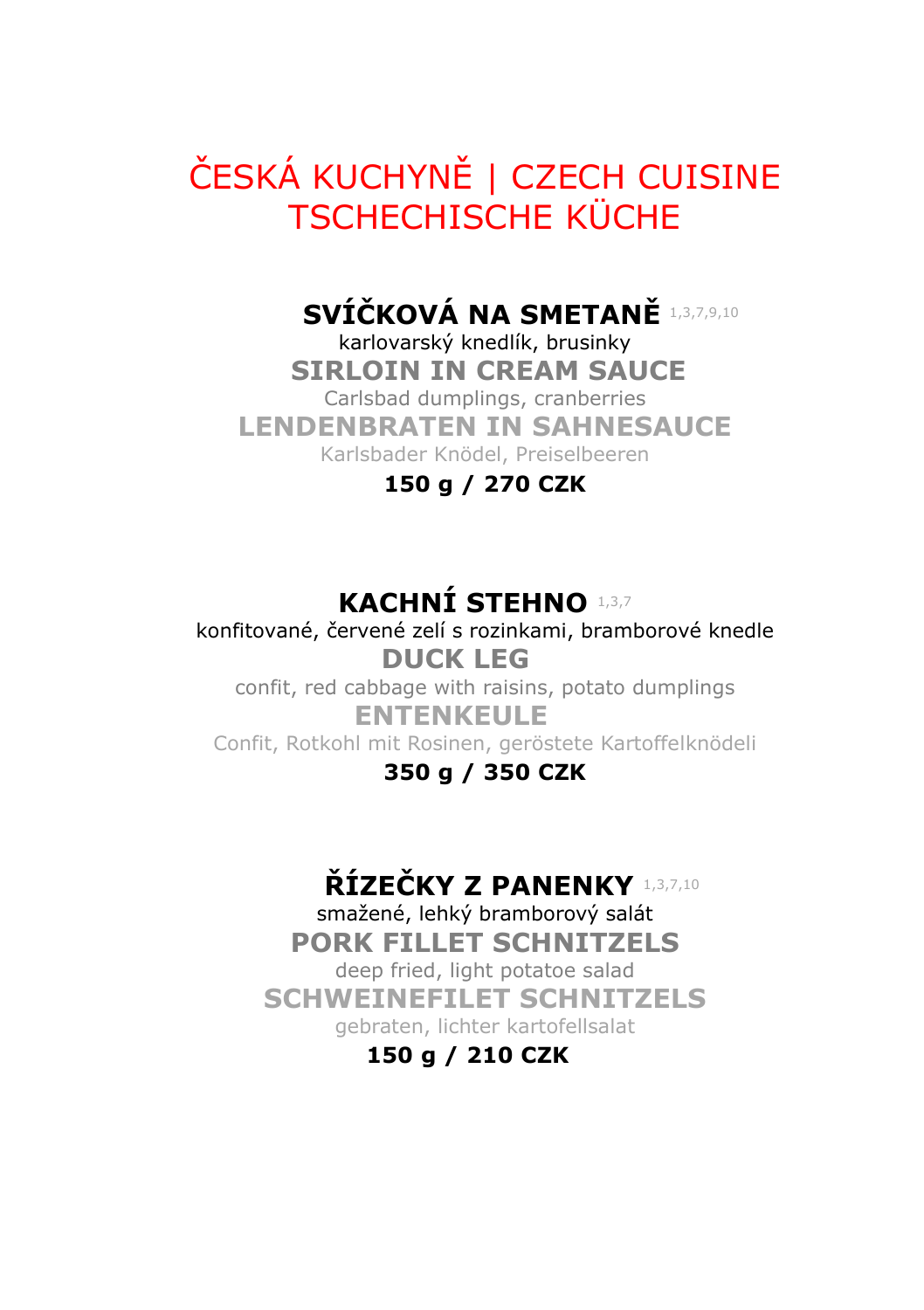**ZVĚŘINOVÝ GULÁŠ** 1,3,7,9,12

 jeřabiny, červené víno, špekový knedlík  **VERNISON GOULASH**

 rowan berries, red wine, bacon dumplings  **WILDGULASCH** Vogelbeeren, Rotwein, Speckknödel

 **200 g / 220 CZK**

# MASO | MEAT | FLEISCH

# **STEAK Z HOVĚZÍ ROŠTĚNÉ** 1,7,9

pepřová omáčka, opékané bramborové plátky  **BEEF STEAK** Pepper sauce, rosted potato slices  **RINDER STEAK** Pfeffer Sauce, Geröstete Kartoffelschleiben

#### **300 g / 430 CZK**

## **VEPŘOVÁ PANENKA** 1,7,9

smetanová omáčka z hřibů, opečené grenaille  **PORK FILLET** mushrooms cream sauce, baked grenaille  **SCHWEINEFILET** Champignons mit Sahne, Gebackenen Grenille

**200 g / 280 CZK**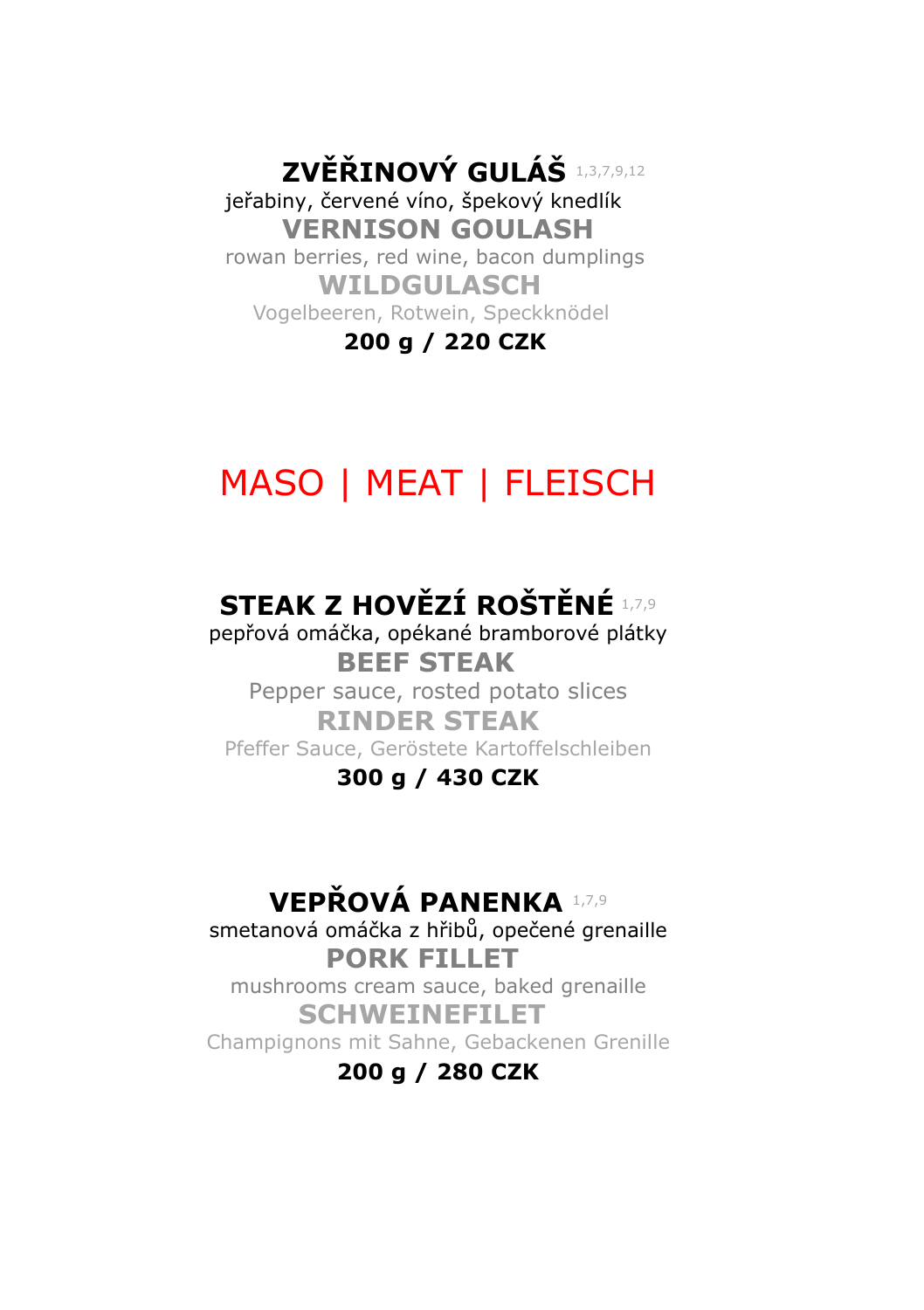# **STEAK Z KUŘECÍCH PRSOU** 7,8

grilovaná zelenina, bazalkové pesto **CHICKEN BREAST STEAK** Grilled vegetables, basil pesto **HÄHNCHENBRUSTSTEAK** Gegrilltes Gemüse, Basil Pesto

**200 g / 280 CZK**

# TĚSTOVINY | PASTA

### **TARHOŇA** 1,3,7,9

 vepřová panenka, houby, parmazán  **EGG BARELY**

 pork tenderloin strips, mushrooms, parmesan  **TARGON** Schweinefiletstreifen, Champignons, Parmesan

#### **300 g / 230 CZK**

### **SPAGHETTI BOLOGNESE** 1,3,7,9,12

hovězí maso, červené víno, kořenová zelenina, parmezán  **SPAGHETTI BOLOGNESE** beef, red wine, parmesan  **SPAGHETTI BOLOGNSE** Rindfleisch, Rotwein, parmesan

### **300 g / 230 CZK**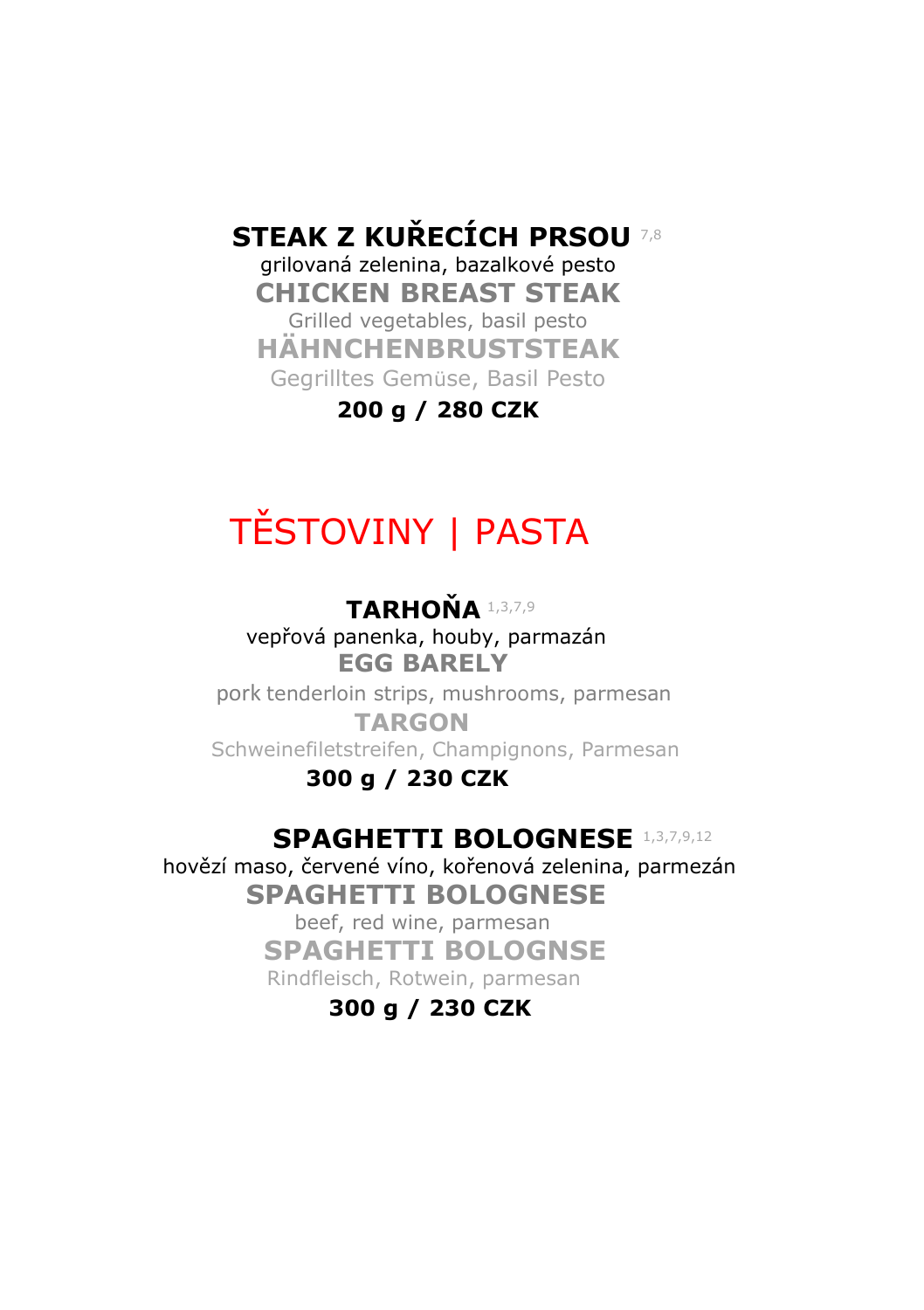# DĚTSKÉ MENU | KIDS MENU KINDERMENÜ

## **ŘÍZEČKY Z PANENKY** 1,3,7,10

smažené, bramborová kaše **PORK FILLET SCHNITZELS** deep fried, mashed potatoes **SCHWEINEFILET SCHNITZELS** gebraten, Kartoffelpüree

### **80 g / 110 CZK**

# **KUŘECÍ ŘÍZEK** 1,3,7

přírodní, bramborová kaše **CHICKEN SCHNITZEL** natural, mashed potatoes **HŰHNERSCHITZEL** natur, Kartoffelpüree

### **100 g /110 CZK**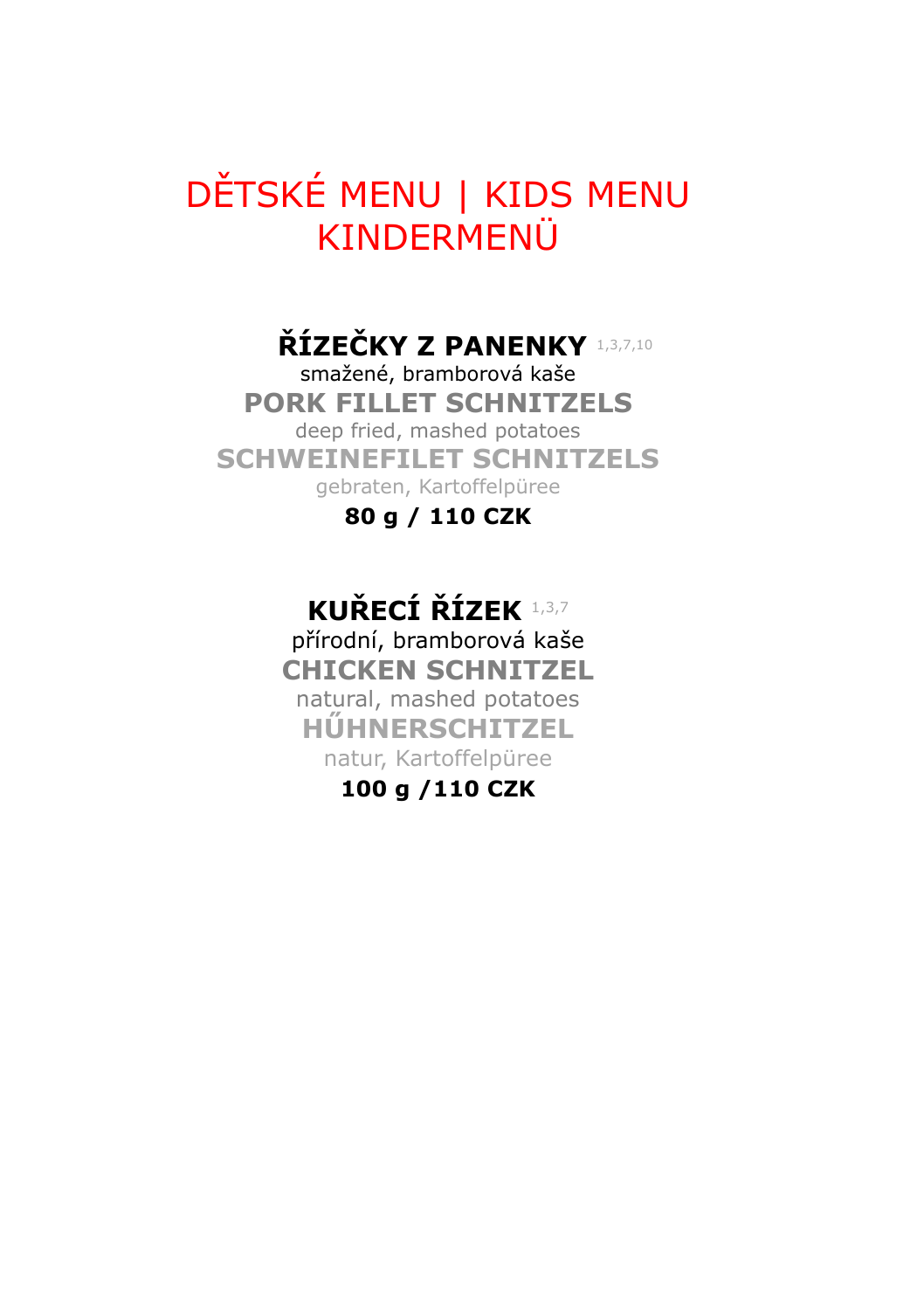# DEZERT | DESSERT | DESSERT

### **VANILKOVÁ PANNA COTTA** <sup>7</sup>

višňové coulis  **VANILLA PANNA COTTA** cherry coulis  **VANILLE PANNA COTTA** Kirsch Coulis

**90 CZK**

## **ČOKOLÁDOVÝ DORTÍK** 1,3,7

 omáčka z lesního ovoce  **CHOCOLATE CAKE** forest fruit sauce **SCHOKOLADENKUCHEN** Waldfruchtsauce

#### **90 CZK**

KOMPLETNÍ SEZNAM ALERGENŮ NA VYŽÁDÁNÍ U OBSLUHY STŘEDISKA SERVICE WILL PROVIDE YOU DETAILS OF FOOD ALLERGENS UPON REQUEST SMLUVNÍ CENY V KČ, VČETNĚ PŘÍSLUŠNÉ DPH, PLATNÉ OD 1. 1. 2021 PRICES ARE IN CZK, INCLUDING VAT, VALID FROM 1. 1. 2021 HOTEL VISTA BRNO HUDCOVA 72, BRNO CZECH REPUBLIC TEL.: +420/734 523 956 E-MAIL: RECEPCE@VISTA-HOTEL.C[Z WWW.VISTA-HOTEL.CZ](http://www.vista-hotel.cz/)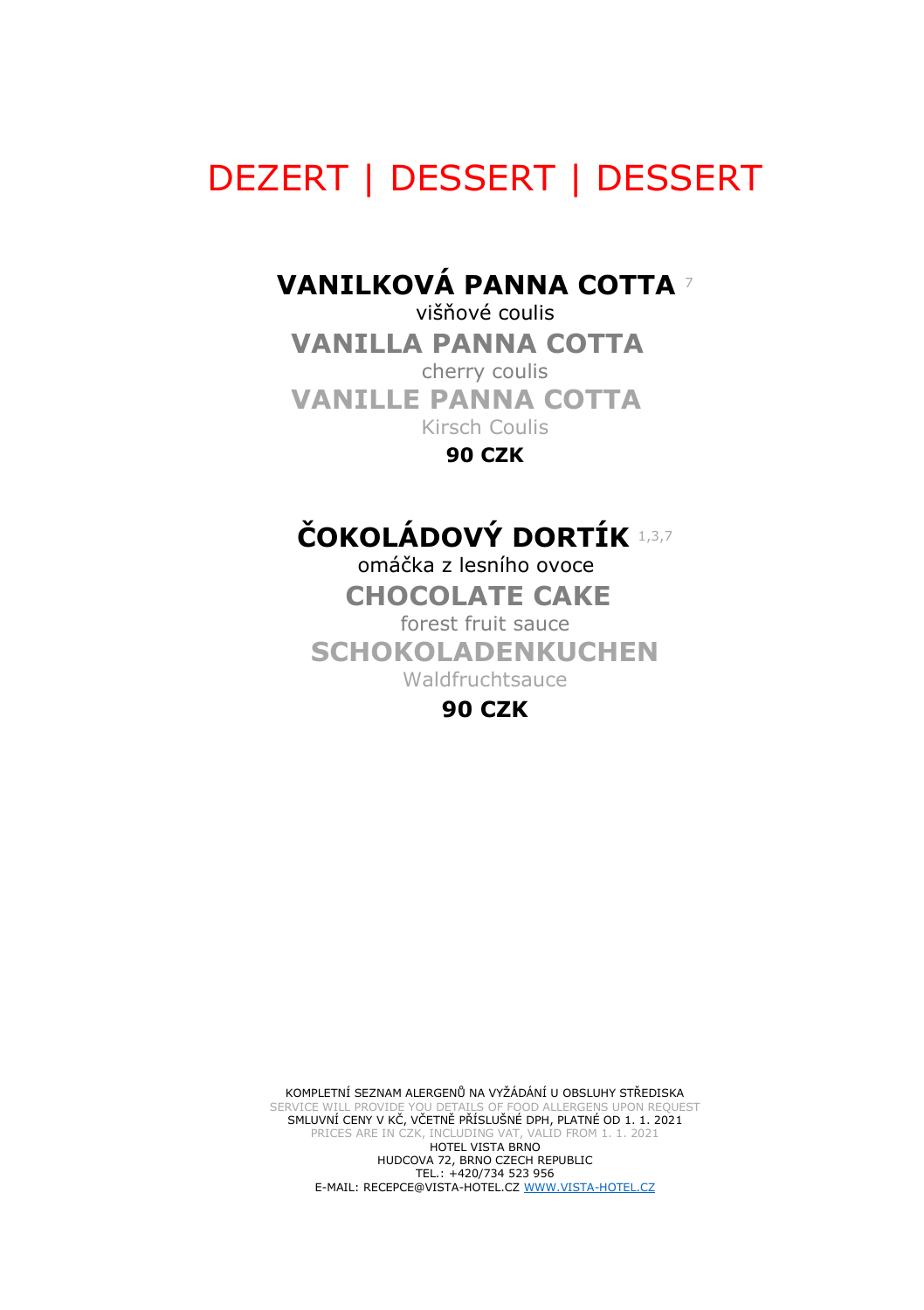# APERITIVY | APERITIVES

| Aperol                              | 0,04   60 CZK  |
|-------------------------------------|----------------|
| Campari Bitter                      | $0.041$ 60 CZK |
| Cinzano (extra dry, bianco, rosso)  | 0,10   65 CZK  |
| Royal Oporto (ruby) $12$            | $0.041$ 65 CZK |
| Cynar – aperitivní artyčokový likér | 0,04   65 CZK  |
| Crodino – nealkoholický aperitiv    | $0.041$ 65 CZK |

# LIKÉRY | LIQUEURS

| Becherovka                       | 0,04   55 CZK  |
|----------------------------------|----------------|
| <b>Fernet Stock</b>              | 0,04   55 CZK  |
| Malibu                           | 0,04   55 CZK  |
| Pernod                           | 0,04   60 CZK  |
| Kahlua                           | 0,04   65 CZK  |
| Cointreau                        | 0,04   65 CZK  |
| Baileys Irish Cream <sup>7</sup> | 0,04   65 CZK  |
| Jägermeister                     | 0,04   70 CZK  |
| Godet Pearadise                  | 0,04   105 CZK |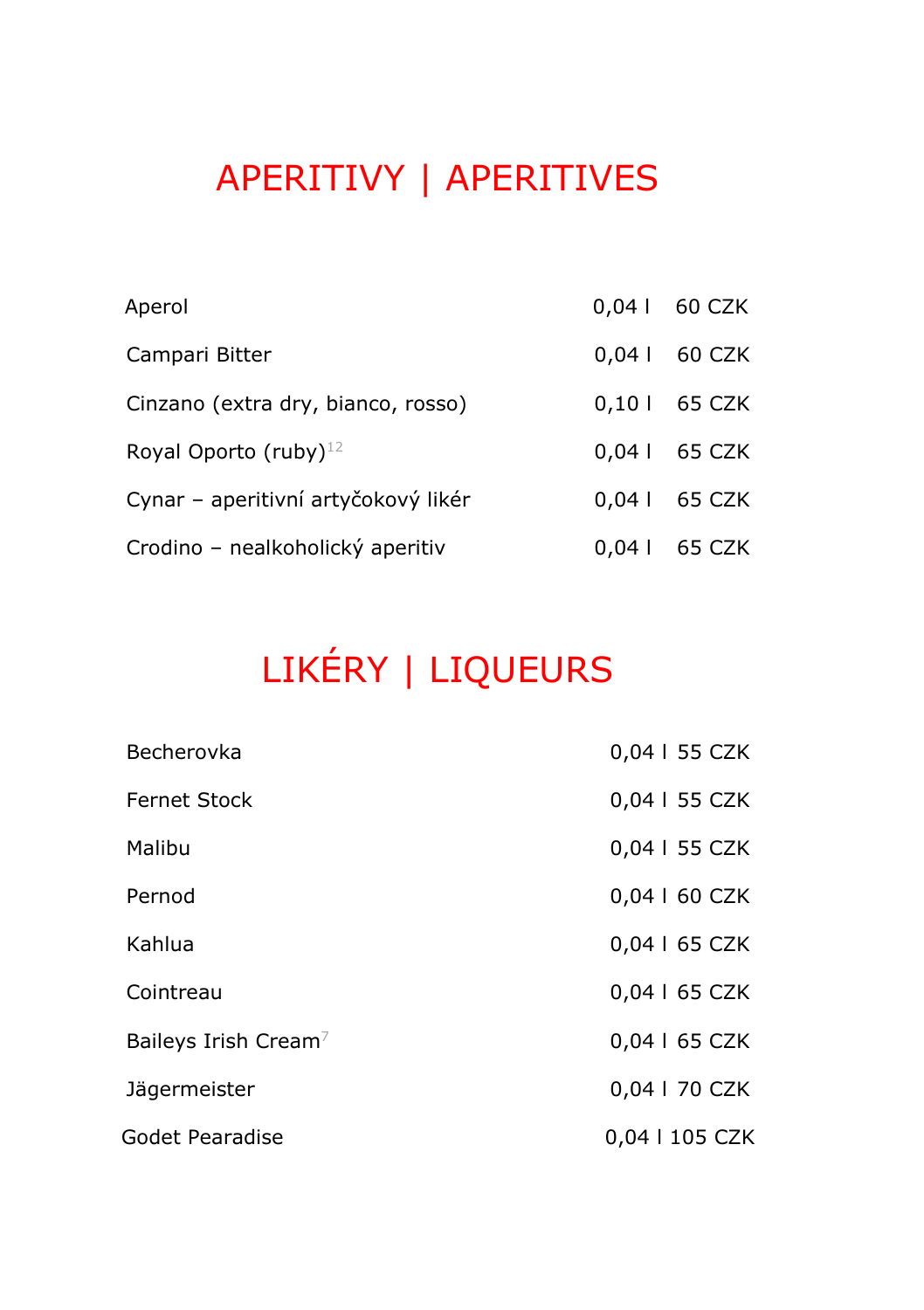# WHISKY | BOURBON | WHISKEY

| Jim Beam                           | 0,041  | 70 CZK         |
|------------------------------------|--------|----------------|
| Grant's family reserve             | 0,041  | 70 CZK         |
| Johnnie Walker Red Label           | 0,041  | 75 CZK         |
| <b>Tullamore Dew</b>               | 0,041  | 80 CZK         |
| Tullamore Dew 10 YO Single Malt    | 0,041  | 120 CZK        |
| Tullamore Dew 12 YO                | 0,041  | <b>125 CZK</b> |
| Jameson                            | 0,041  | 80 CZK         |
| Jameson 12 YO                      | 0,041  | <b>125 CZK</b> |
| Jack Daniel's                      | 0,041  | 80 CZK         |
| Jack Daniel's, Jack Daniel's Honey | 0,041  | 80 CZK         |
| Jack Daniel's Singler Barrel       | $0,04$ | <b>160 CZK</b> |
| Chivas Regal 12 YO                 | 0,041  | 100 CZK        |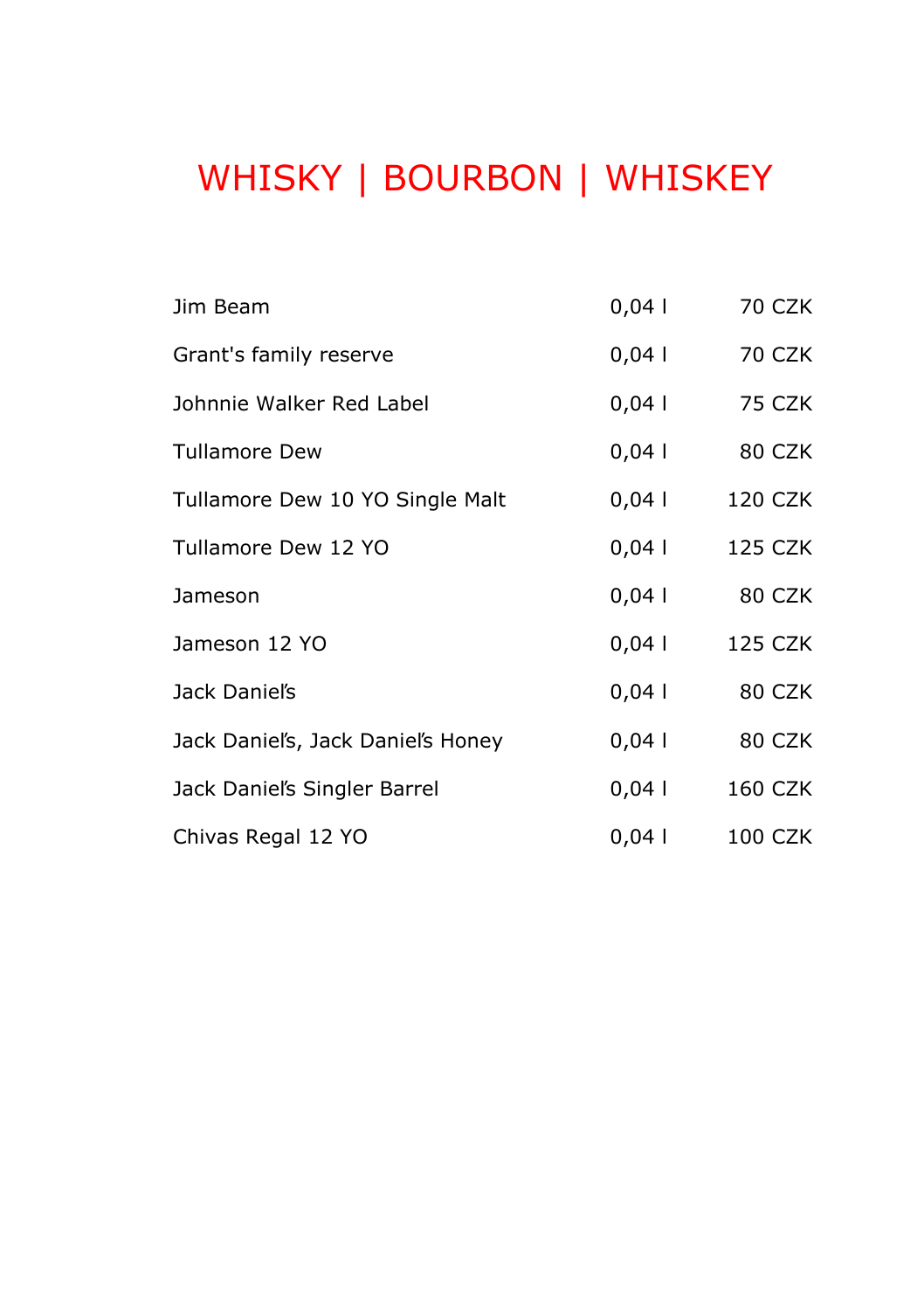# RUM

| Captain Morgan Spiced, Jamaica          | 0,04   70 CZK  |
|-----------------------------------------|----------------|
| Bacardi Superior, Puerto Rico           | 0,04   70 CZK  |
| Bacardi Gold, Puerto Rico               | 0,04   70 CZK  |
| Sailor Jerry Spiced                     | 0,04   75 CZK  |
| Legendario Elixir 7 YO, Cuba            | 0,04   85 CZK  |
| Captain Bucanero Elixir 7 YO            | 0,04   85 CZK  |
| Matusalem Platino 3 YO, Dominican Rep.  | 0,04   75 CZK  |
| Matusalem Reserva 23 YO, Dominican Rep. | 0,04   250 CZK |
| Abuelo 12 YO, Panama                    | 0,04   130 CZK |
| El Comandante Reserva Exclusiva, Panama | 0,04   140 CZK |
| Diplomatico 8 YO, Venezuela             | 0,04   115 CZK |
| Diplomatico 12 YO, Venezuela            | 0,04   160 CZK |
| Legado, El Comandante, Panama           | 0,04   160 CZK |
| Brugal 1888, Dominican Rep.             | 0,04   170 CZK |
| La Hechicera 21 YO, Columbia            | 0,04   170 CZK |
| Zacapa 23 YO, Guatemala                 | 0,04   170 CZK |
| Mount Gay Extra Old, Barbados           | 0,04   200 CZK |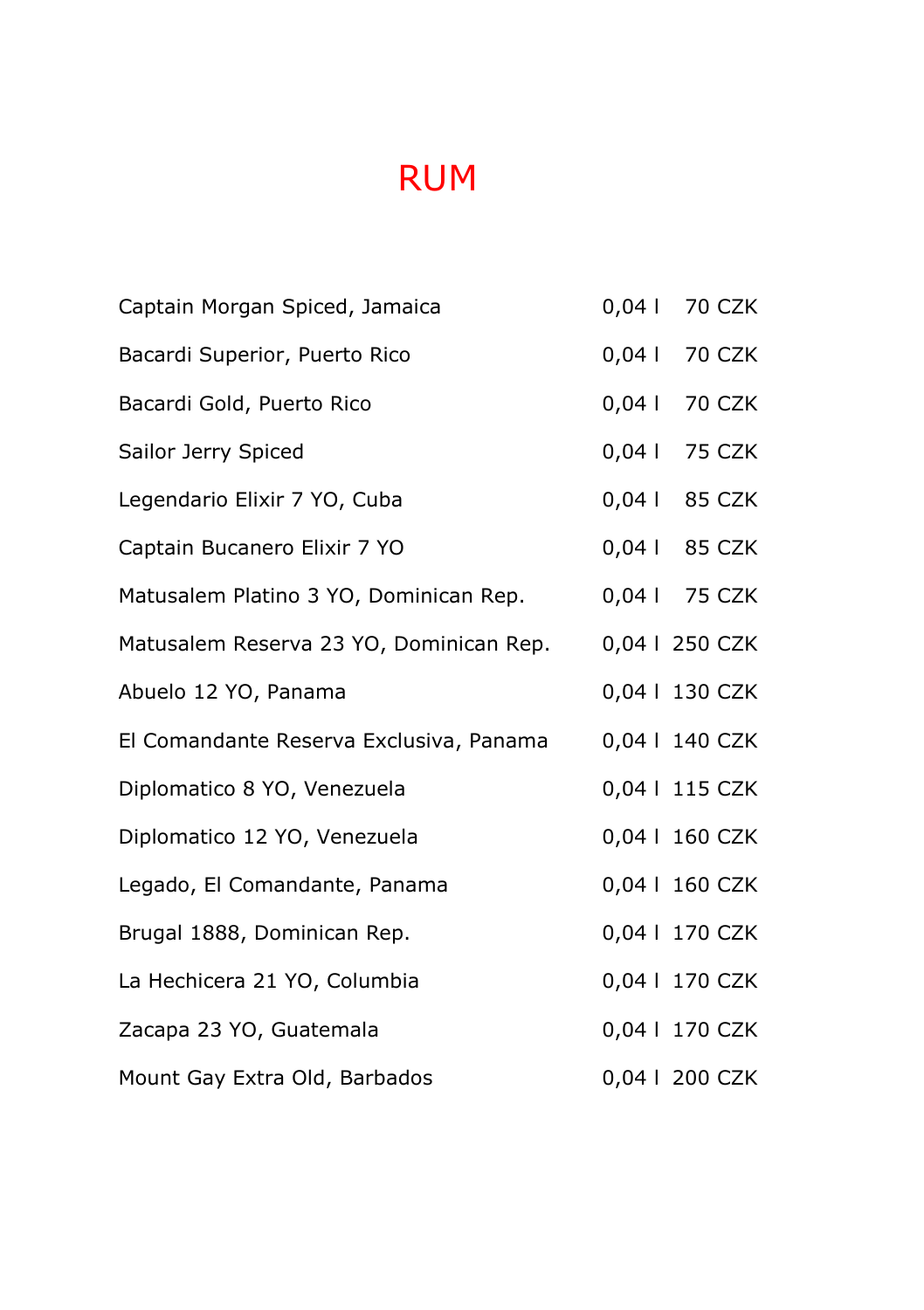# DESTILÁTY | SPIRITS

| Slivovice Baron Hildprandt          | 0,04   85 CZK  |
|-------------------------------------|----------------|
| Hruškovice Baron Hildprandt         | 0,04   85 CZK  |
| Meruňkovice Baron Hildprandt        | 0,04   85 CZK  |
| Višňovice Žufánek                   | 0.04   85 CZK  |
| Vodka Absolut                       | 0,04   70 CZK  |
| Vodka Finlandia                     | 0,04   70 CZK  |
| Vodka Finlandia cranberry           | 0,04   70 CZK  |
| Gin Bombay Sapphire                 | 0,04   70 CZK  |
| Gin Hendrick'S                      | 0,04   85 CZK  |
| Tequila El Jimador Blanco, Reposado | 0,04   70 CZK  |
| Metaxa 5*                           | 0,04   65 CZK  |
| Metaxa $7*$                         | 0,04   85 CZK  |
| Metaxa $12*$                        | 0,04   95 CZK  |
| Remy Martin V.S.O.P.                | 0,04   130 CZK |
| Remy Martin XO                      | 0,04   400 CZK |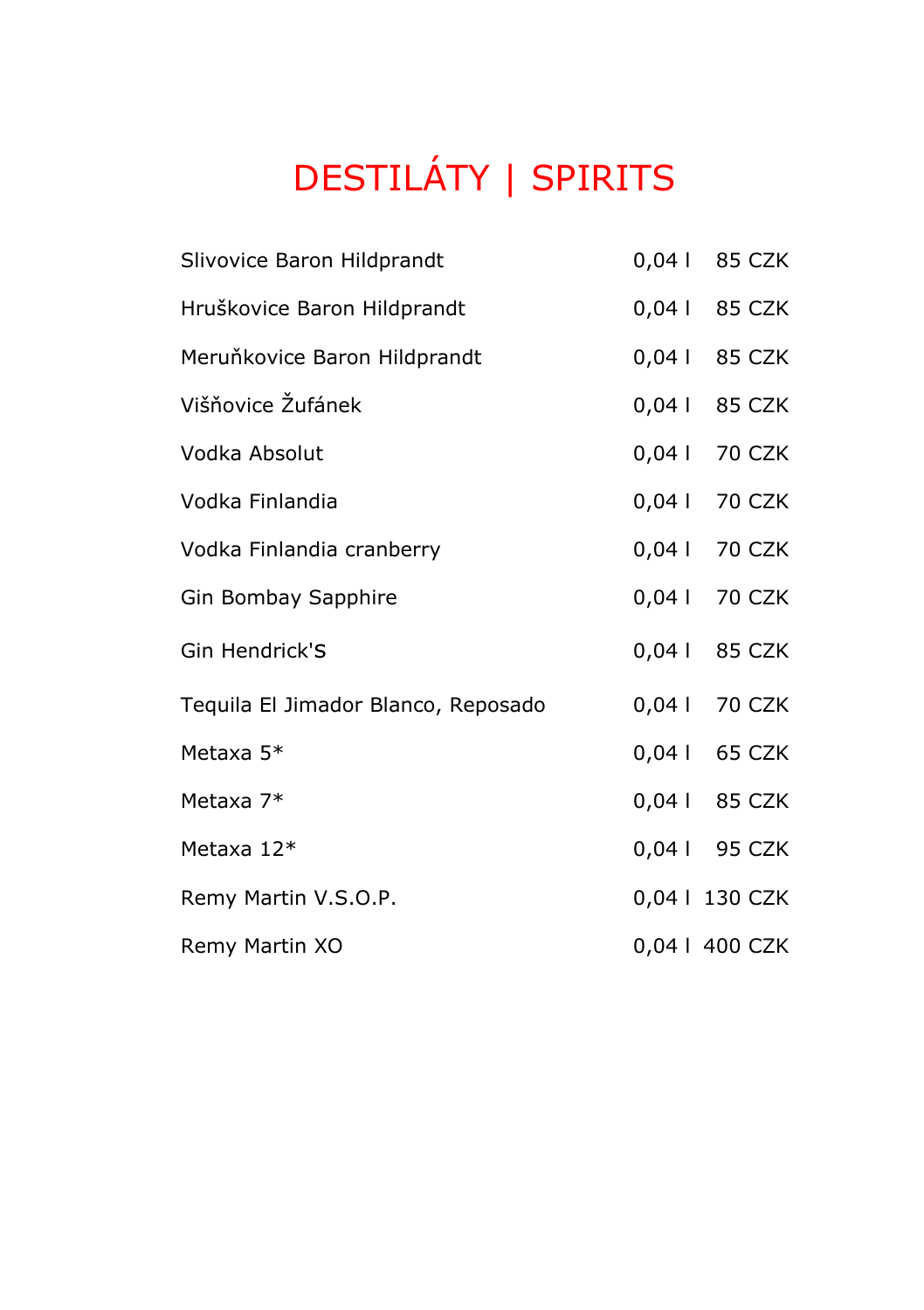# MÍCHANÉ NÁPOJE | COCKTAILS

| Mimosa<br>Sekt, Pomerančový juice<br>Sect, Orange juice                                                                  |                | 80 CZK |
|--------------------------------------------------------------------------------------------------------------------------|----------------|--------|
| Mojito<br>Bílý rum, Soda, Máta, Hnědý cukr, Limetka<br>White rum, Soda, Mint, Brown sugar, Lime                          | 110 CZK        |        |
| Tequila Sunrise<br>Tequila, Grenadine, Limetková šťáva, Pomerančový džus<br>Tequila, Grenadine, Lime juice, Orange juice | 110 CZK        |        |
| Cuba Libre<br>Bílý rum, Limetková šťáva, Pepsi<br>White rum, Lime juice, Pepsi                                           | 110 CZK        |        |
| Aperol Spritz<br>Aperol, Prosecco, Soda, Pomeranč<br>Aperol, Prosecco, Soda, Orange                                      | <b>115 CZK</b> |        |
| Gin & Tonic<br>Gin Bombay, Tonic, Citron<br>Gin Bombay, Tonic, Lemon                                                     | <b>125 CZK</b> |        |
| NEALKO MÍCHANÉ NÁPOJE   NON-ALCOHOLIC COCKTAILS                                                                          |                |        |
| Virgin Mojito<br>Soda, Máta, Hnědý cukr, Limetka<br>Soda, Mint, Brown sugar, Lime                                        |                | 80 CZK |
| American Lemonade<br>Malinový sirup, Pomerančový Juice, Soda, Ovoce<br>Raspberry sirup, Orange juice, Soda, Fruit        |                | 80 CZK |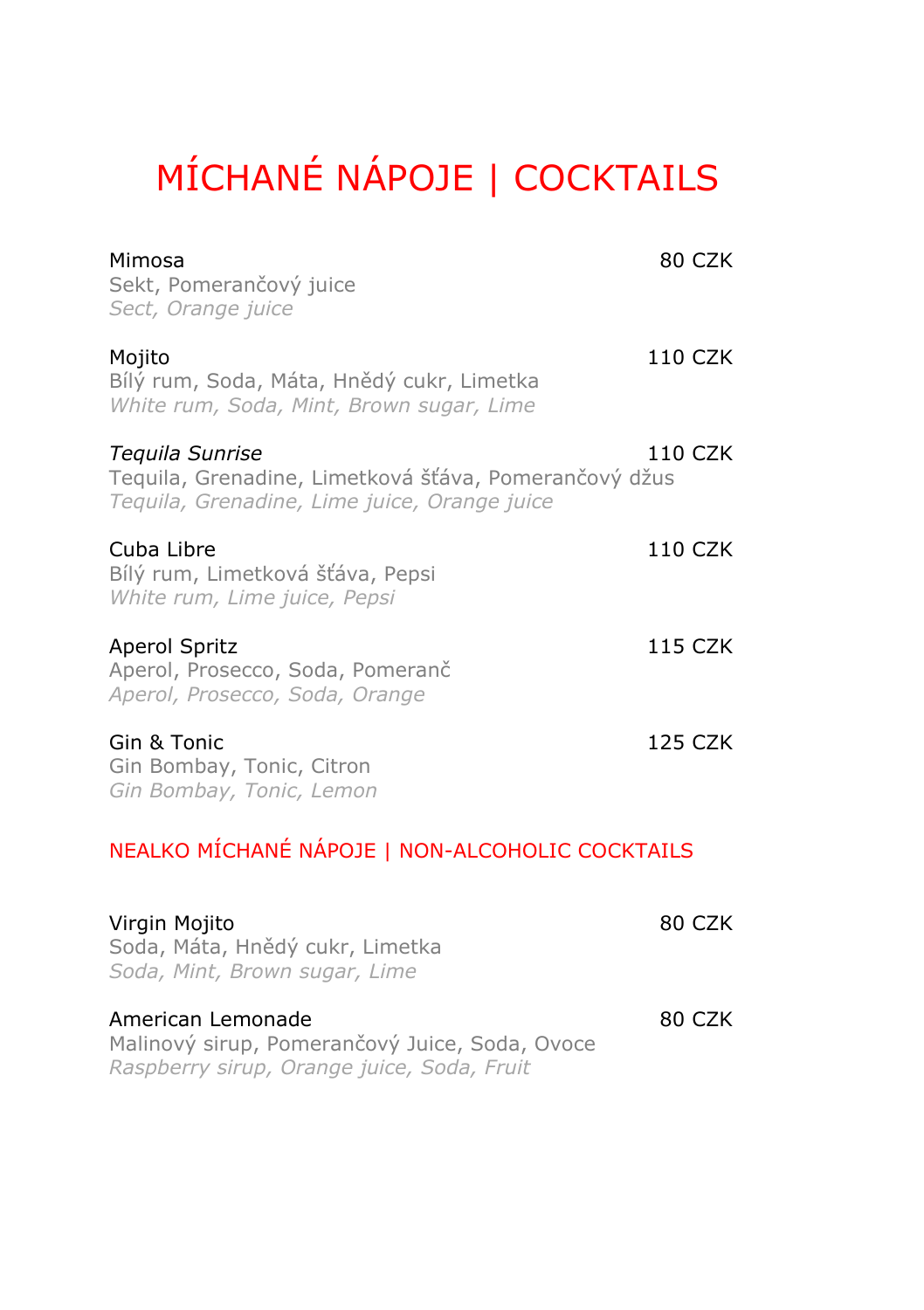# PIVO | BEER<sup>1</sup>

### ČEPOVANÉ PIVO | DRAFT BEER

| Pilsner Urquell | světlé/light | 0.501 | 65 CZK |
|-----------------|--------------|-------|--------|
| Pilsner Urquell | světlé/light | 0.401 | 55 CZK |
| Kozel 12°       | tmavé/dark   | 0.501 | 65 CZK |
| Kozel 12°       | tmavé/dark   | 0,401 | 55 CZK |

### LAHVOVÉ PIVO | BOTTLED BEER

| Pilsner Urquell |                             | 0.331 | 55 CZK |
|-----------------|-----------------------------|-------|--------|
| Birell          | nealkoholické/non-alcoholic | 0.501 | 45 CZK |

# ROZLÉVANÉ VÍNO | HOUSEWINE <sup>12</sup>

### BÍLÁ VÍNA | WHITE WINES

| Sauvignon, suché         | Dufek, ČR                                  | 0,151 | 70 CZK  |
|--------------------------|--------------------------------------------|-------|---------|
| Veltlínské zelené, suché | Mádl, ČR                                   | 0,151 | 70 CZK  |
| Colombard/Sauv. blanc    | Connoisseur, Francie                       | 0,151 | 85 CZK  |
|                          | ČERVENÁ VÍNA   RED WINES                   |       |         |
| Frankovka, suché         | Dufek, ČR                                  | 0,151 | 70 CZK  |
| Merlot/Cabernet sauv.    | Connoisseur, Francie                       | 0,151 | 85 CZK  |
|                          | RŮŽOVÉ VÍNO   ROSE WINE                    |       |         |
| Rosé Gourmand            | Connoisseur, Francie                       | 0,151 | 85 CZK  |
|                          | ŠUMIVÉ VÍNO   SPARKLING WINE <sup>12</sup> |       |         |
| Charmat sekt brut        | Vinselekt Michlovský, ČR 0,15 l            |       | 95 CZK  |
| Prosecco DOC             | Tenuta San Gi., Itálie                     | 0,151 | 115 CZK |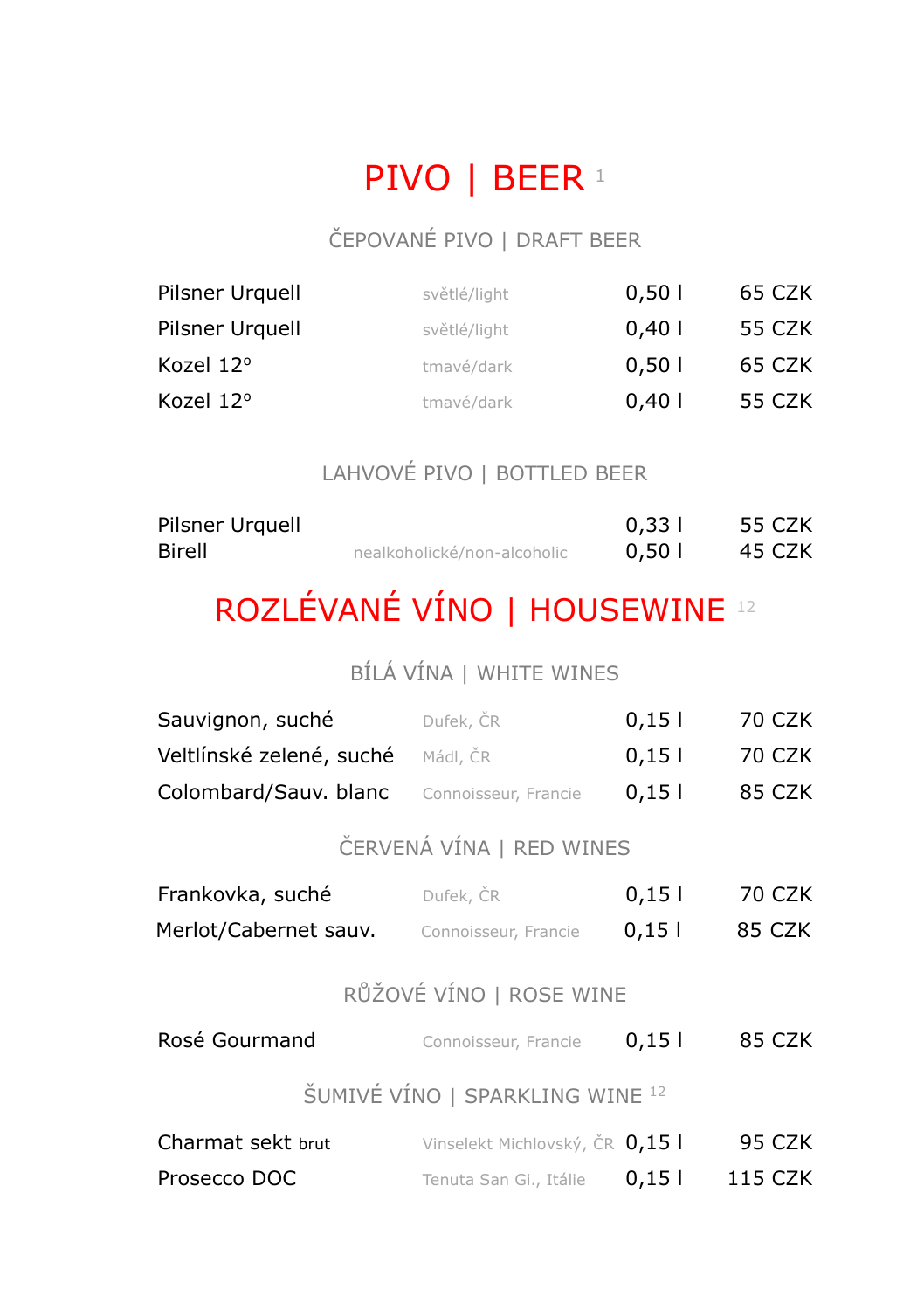# BÍLÉ VÍNO | WHITE WINE 12 0,75 l

### ČESKÁ REPUBLIKA | CZECH REPUBLIC

| Ryzlink rýnský VINAŘ RÓKU 2020                                        | 450 CZK |
|-----------------------------------------------------------------------|---------|
| Suché/Dry, kabinet/moravian regional wine, Sukal                      |         |
| Tramín červený                                                        | 450 CZK |
| Suché/Dry, pozdní sběr/late harvest, Starý vrch Hustopeče             |         |
| Pálava                                                                | 450 CZK |
| Polosladké/Semi-sweet, v.z.h/selection of grapes, Stará Vinice Popice |         |
| Rulandské šedé                                                        | 470 CZK |
| Suché/Dry, kabinet/moravian regional wine, Mádl                       |         |
| Fifty Fifty - Kerner & Frankovka bílá                                 | 520 CZK |
| Polosuché/Semi-dry, m.z.v./moravian regional wine, Dog in Dock        |         |
| Ryzlink vlašský                                                       | 560 CZK |
| Suché/Dry, pozdní sběr/late harvest, Mikrosvín Mikulov                |         |

### ZAHRANIČÍ | FOREIGN COUNTRIES

| Grüner Veltliner fundament<br>Suché/dry, Weine Wurm, Rakousko/Austria    | 490 CZK |
|--------------------------------------------------------------------------|---------|
| Pinot Grigio                                                             | 540 CZK |
| Suché/dry, IGT Tenuta di Corte Gicobbe, Veneto, Itálie/Italy<br>Riesling | 560 CZK |
| Suché/dry, Dr. Loosen, Mosel Německo/Germany                             |         |

# RŮŽOVÉ VÍNO | ROSE WINE 12 0,75 l

Rosé Gourmand 400 CZK Suché/dry, Connoisseur, Francie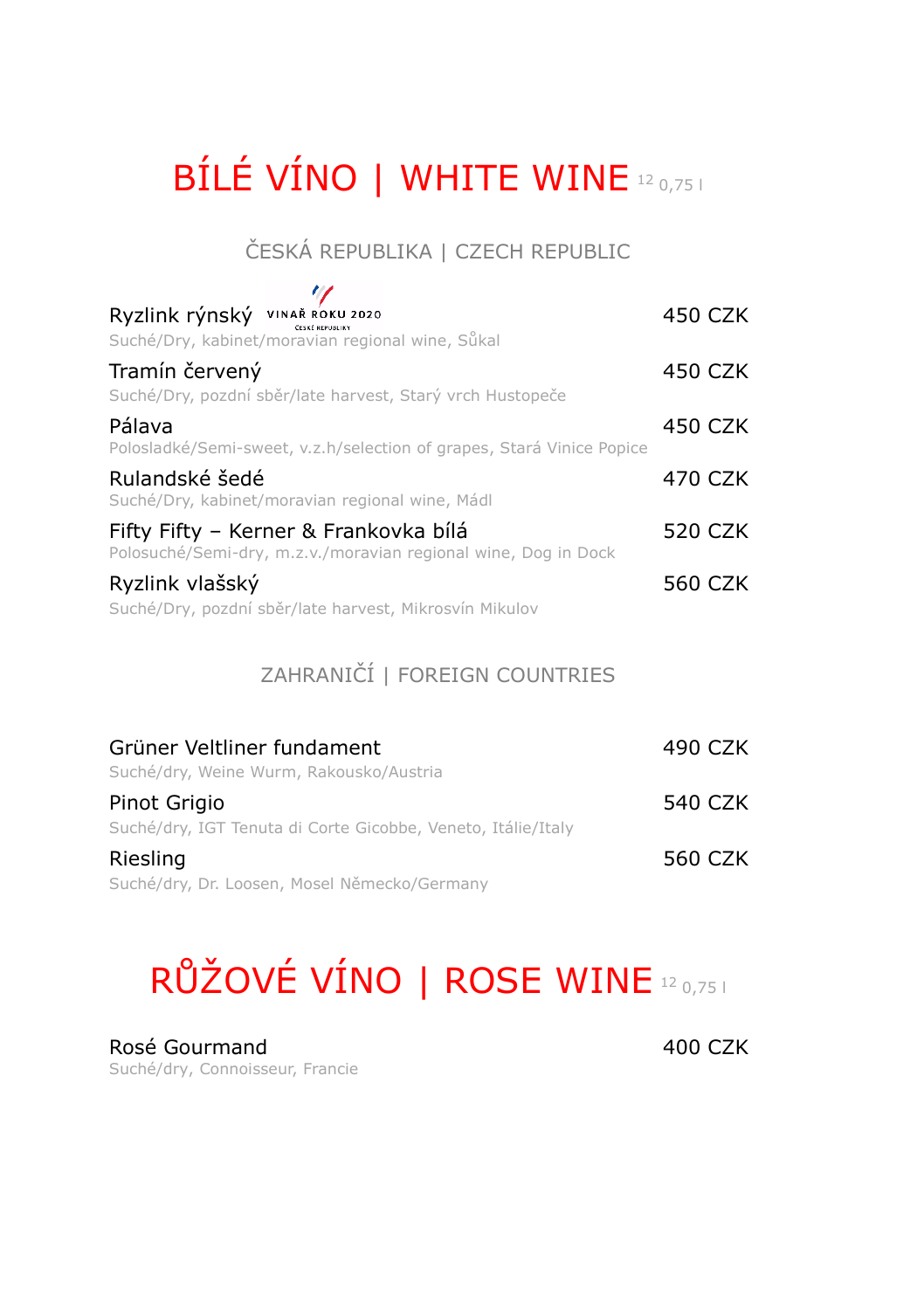# ČERVENÉ VÍNO | RED WINE <sup>12</sup>0,75 l

### ČESKÁ REPUBLIKA | CZECH REPUBLIC

| Markéta<br>Polosuché/Semi-dry, pozdní sběr/late harvest, Bílkovi    | 415 CZK |
|---------------------------------------------------------------------|---------|
| Frankovka<br>Suché/dry, pozdní sběr/ late harvest, Kamil Prokeš     | 425 CZK |
| Cabernet Morávia<br>Suché/Dry, m.z.v./moravian regional wine, Fabig | 515 CZK |

### ZAHRANIČÍ | FOREIGN COUNTRIES

| Côtes du Rhone<br>Suché/dry, A. Brunel, Francie/France | 480 CZK |
|--------------------------------------------------------|---------|
| Primitivo Bocca della Verita                           | 510 CZK |
| Suché/dry, Cantine de Falco, Itálie/Italy              |         |
| "A" De Aylés                                           | 790 CZK |
| Suché/dry, Vino de Pago, Španělsko/Spain               |         |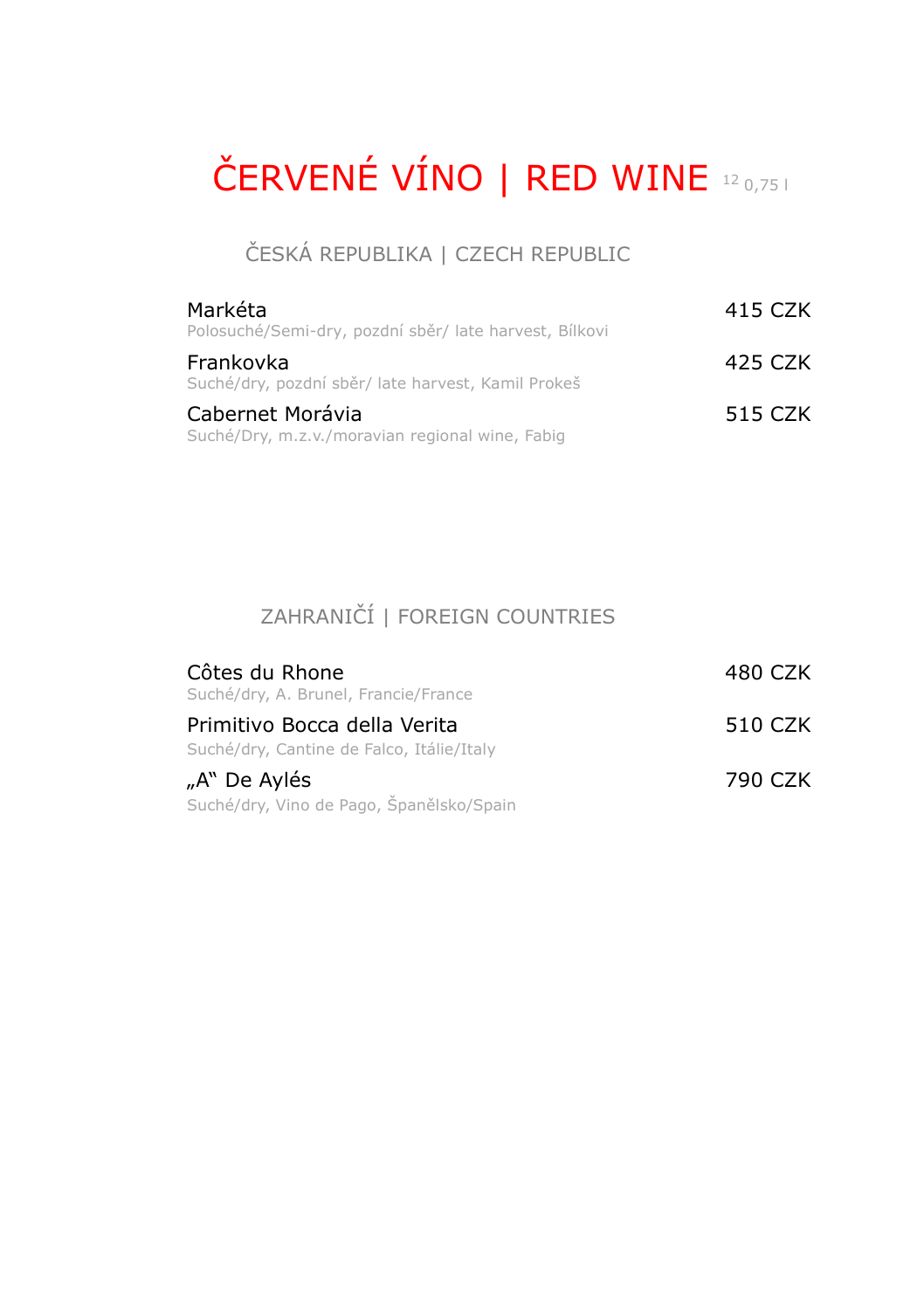# ŠUMIVÉ VÍNO | SPARKLING WINE<sup>12</sup>0,75 l

| <b>SEKT</b>                                                                |         |
|----------------------------------------------------------------------------|---------|
| Charmat                                                                    | 470 CZK |
| Demi sec, Vinselekt Michlovský, ČR/CZ                                      |         |
| Charmat                                                                    | 470 CZK |
| Brut, Vinselekt Michlovský, ČR/CZ                                          |         |
| Frizzante Rosé<br>Polosladké/Semi-sweet, Bílkovi, ČR/CZ                    | 425 CZK |
| Dosáž                                                                      | 505 CZK |
| Sladké/Sweet, Uherek, ČR/CZ                                                |         |
| 5 Element                                                                  | 585 CZK |
| Extra dry, Uherek, ČR/CZ                                                   |         |
| <b>PROSECCO</b>                                                            |         |
| Rosa gemma spumante rosé<br>Brut, Tenuta San Giorgio, Veneto, Itálie/Italy | 420 CZK |
| Prosecco DOC<br>Extra dry, Tenuta San Giorgio, Veneto, Itálie/Italy        | 520 CZK |
|                                                                            |         |

#### CHAMPAGNE

| Bouché Pere & Fils Cuvée Reserve | 0.375   710 CZK |
|----------------------------------|-----------------|
| Brut, Francie/France             |                 |
| Bouché Pere & Fils Cuvée Reserve | 0.75   1500 CZK |
| Brut, Francie/France             |                 |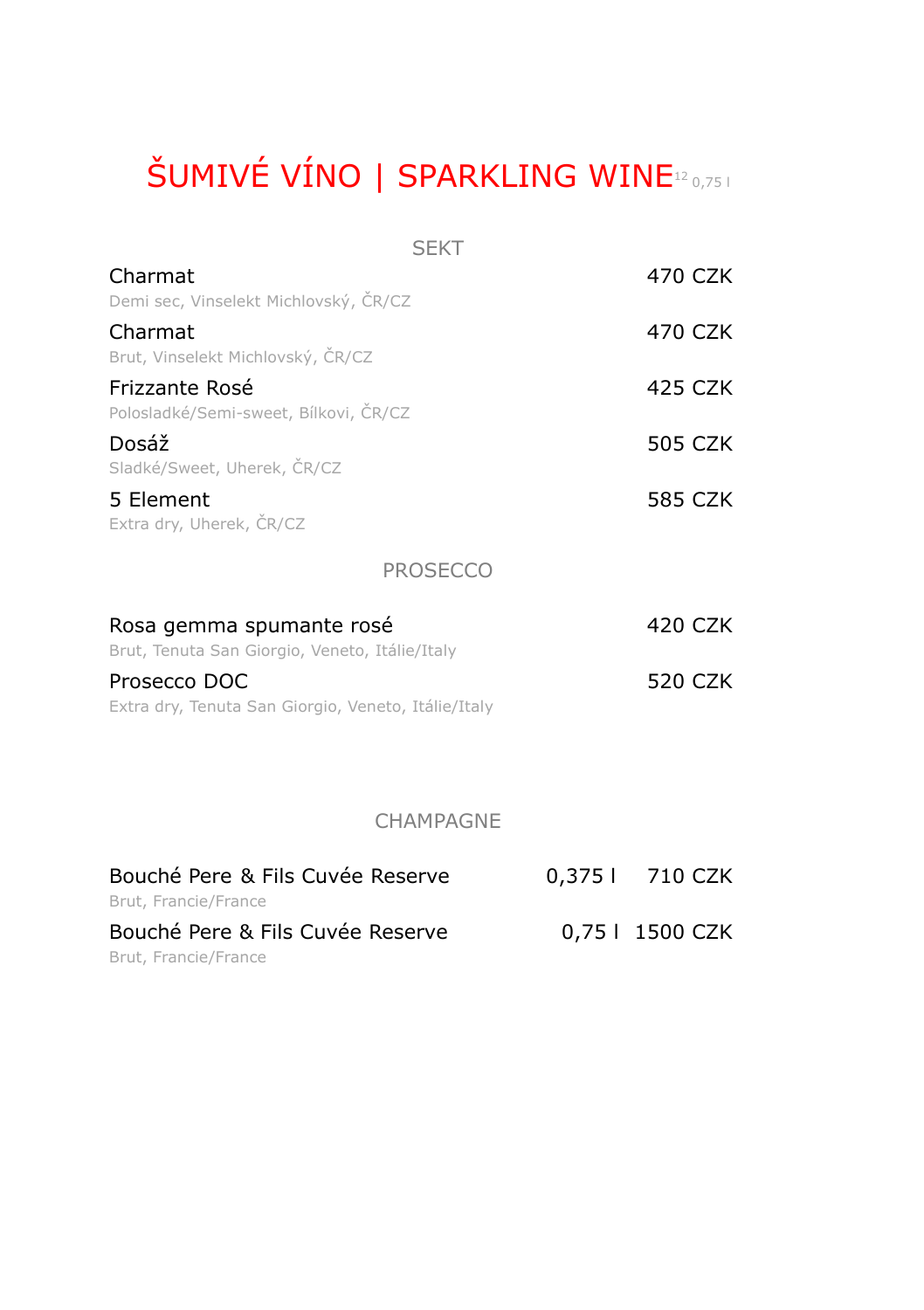# NEALKOHOLICKÉ NÁPOJE | SOFT DRINKS

| Coca-Cola/Coca-Cola Zero                                                                            | 0,331          | 45 CZK        |  |
|-----------------------------------------------------------------------------------------------------|----------------|---------------|--|
| Targa florio lemon/Orange/Vinea                                                                     | 0,251          | 45 CZK        |  |
| Tonic/Tonic ginger                                                                                  | 0,251          | 45 CZK        |  |
| Prémiový tonic dle nabídky                                                                          | 0,251          | 75 CZK        |  |
| Rauch juice 100%<br>Pomeranč, Jablko, Multivitamín<br>Orange, Apple, Multivitamin                   | 0,201          | 45 CZK        |  |
| Rauch juice 50%, 40%<br>Hruška, Jahoda<br>Pear, Strawberry                                          | 0,201          | 45 CZK        |  |
| Red bull                                                                                            | 0,251          | 74 CZK        |  |
| Fresh juice<br>Pomeranč<br>Orange                                                                   | 0,201          | 90 CZK        |  |
| Karafa s citrusy                                                                                    | 1 <sub>1</sub> | 40 CZK        |  |
| ČEPOVANÉ NEALKOHOLICKÉ NÁPOJE   DRAFT SOFT DRINKS                                                   |                |               |  |
| Kofola                                                                                              | 0,301          | 25 CZK        |  |
| Kofola                                                                                              | 0,501          | 40 CZK        |  |
| MINERÁLNÍ VODA   MINERAL WATER                                                                      |                |               |  |
| Prémiová minerální voda dle nabídky 0,251<br>Premium mineral water<br>More information at the staff |                | <b>50 CZK</b> |  |
| Rajec/ Korunní<br>Minerální neperlivá, perlivá / Mineral still, sparkling water                     | 0,331          | 35 CZK        |  |
| Rajec<br>Minerální neperlivá, perlivá / Mineral still, sparkling water                              | 0,751          | 70 CZK        |  |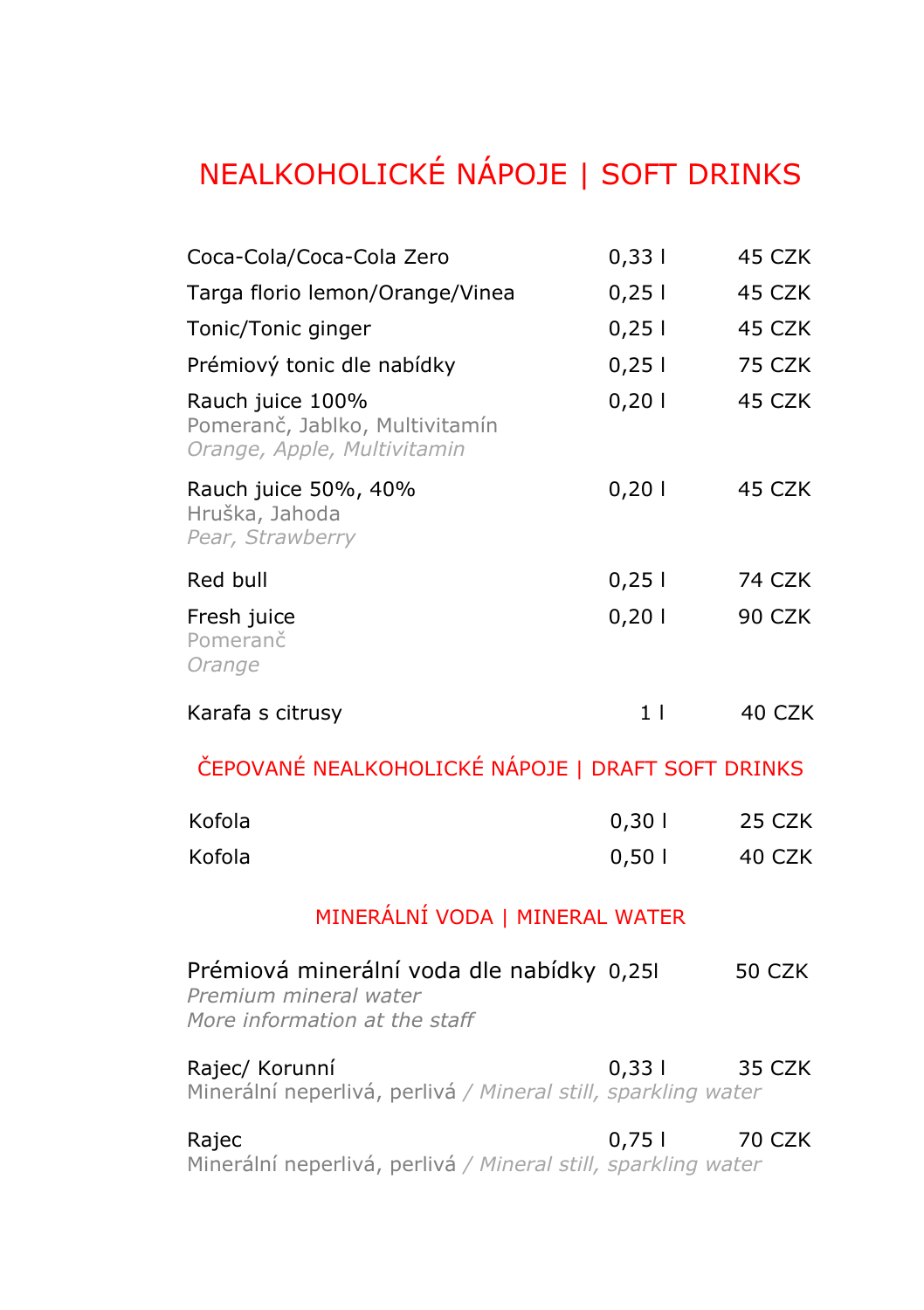# ČAJ | TEA

#### Superior Earl Grey **55 CZK**

Pravý černý čaj s příjemnou svěží chutí bergamotu. *Genuine black tea with a pleasant fresh taste of bergamot.*

#### Vitalizing Herbs 55 CZK

Vitalizing Herbs je aromatická, povzbuzující bylinná čajová směs. *Vitalizing Herbs is an aromatic, invigorating herbal tea blend.*

#### Green Tea Chun Mee 55 CZK

Zelený čaj Chun-Mee pochází z Číny, vlasti čaje. Příjemně jemná a voňavá svěží chuť s medově žlutou infuzní barvou. *Chun-Mee green tea comes from China, the homeland of tea. Pleasantly delicate and fragrant fresh taste with a honey-yellow infusion color.*

#### Fruit Symphony 55 CZK

Prémiový čaj Fruit Symphony je luxusní aromatizovaný ovocný čaj. *Premium Fruit Symphony tea is a luxurious flavored fruit tea.*

#### White Tea Fujian Peach 55 CZK

Delikátní organický bílý čaj z oblasti Fujian v Číně. *Delicious organic white tea from Fujian area in China.*

#### Marrakech Mint **55 CZK**

Marocká máta, známá také jako Nana, je v Maroku národním nápojem. *Moroccan mint, also known as Nana, is the national drink in Morocco.*

#### Camomile 55 CZK

Pro tuto bylinnou směs se vybírají pouze ty nejlepší květy organického heřmánku pravého. *Only the best flowers of organic chamomile are selected for this herbal mixture.*

### ČERSTVÝ ČAJ | FRESH TEA

| Čaj z čerstvého zázvoru / Fresh ginger tea | 65 CZK |
|--------------------------------------------|--------|
| Čaj z čerstvé máty / Fresh mint tea        | 65 CZK |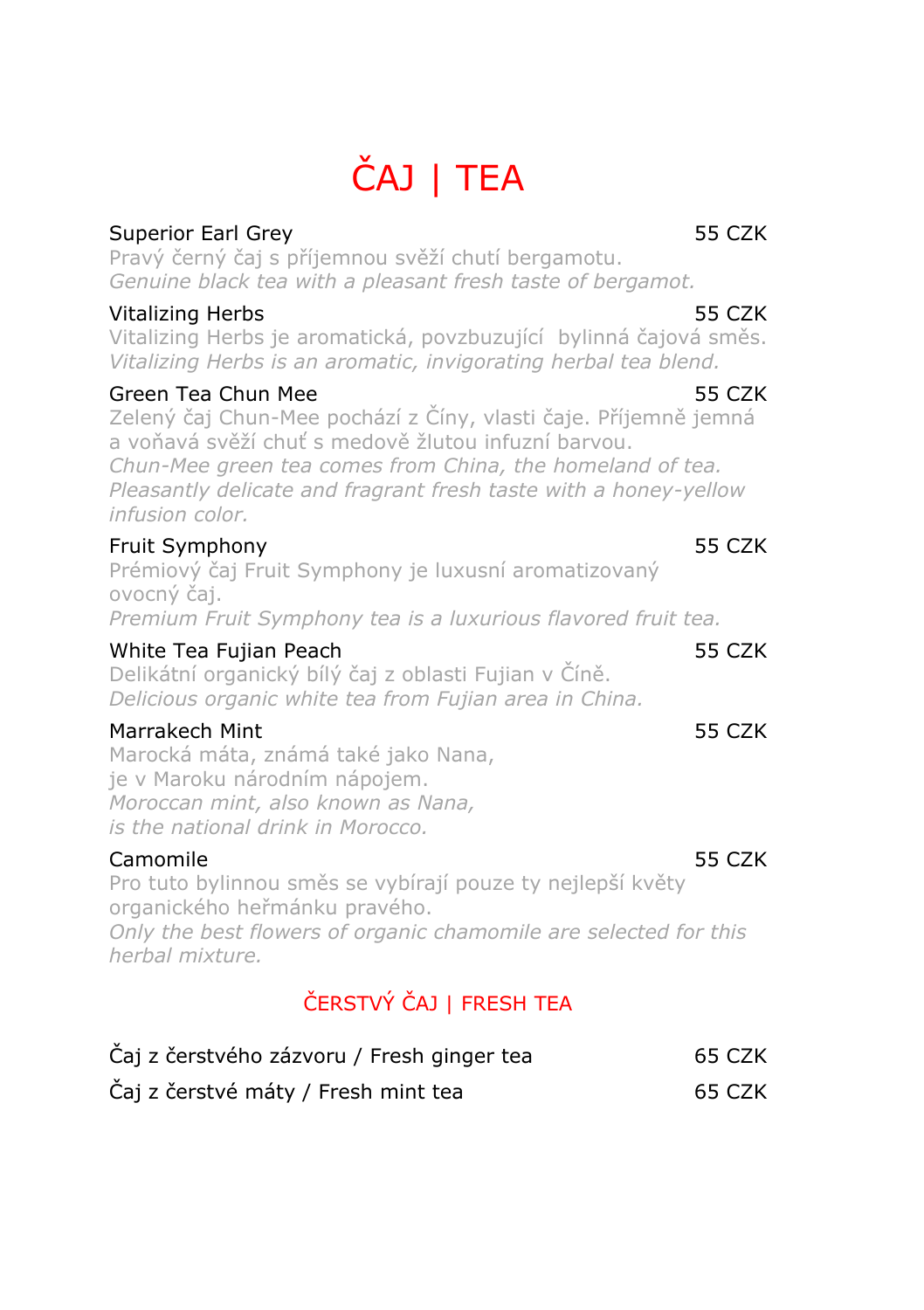# TEPLÉ NÁPOJE | HOT DRINKS

| Espresso<br>Tradiční italské espresso, 7 g kávy, 30 ml vody<br>Traditional italian espresso, 7 g coffee, 30 ml water                                                                            |       | 49 CZK        |
|-------------------------------------------------------------------------------------------------------------------------------------------------------------------------------------------------|-------|---------------|
| Caffé Lungo<br>Prodloužené espresso, 7 g kávy, 80 ml vody<br>Extended espresso, 7 g coffee, 80 ml water                                                                                         |       | 49 CZK        |
| Cappuccino <sup>7</sup><br>Espresso, 7 g kávy, 30 ml vody, mléčná pěna<br>Espresso, 7 g coffee, 30ml water, foamed milk                                                                         |       | <b>59 CZK</b> |
| Espresso macchiato<br>Espresso doplněné mléčnou pěnou, 7 g kávy, 30 ml vody,<br>mléčná pěna<br>Espresso filled up with foamed milk, 7 g coffee, 30 ml water, foamed milk                        |       | 54 CZK        |
| Latte macchiato <sup>7</sup><br>Espresso s horkým mlékem a mléčnou pěnou, 7 g kávy, 30 ml<br>vody, 250 ml mléka<br>Espresso with hot milk and foamed milk, 7 g coffee, 30 ml water, 250 ml milk |       | 64 CZK        |
| Caffé Vienna <sup>7</sup><br>Espresso, 7 g kávy, 80 ml vody, Šlehačka<br>Espresso, 7 g coffee, 80 ml water, whipped cream                                                                       |       | 64 CZK        |
| Bezkofeinová káva / Decaffeinated coffee                                                                                                                                                        |       | 49 CZK        |
| Horká čokoláda se šlehačkou / Hot chocolate <sup>7</sup>                                                                                                                                        |       | 64 CZK        |
| Grog<br>Horká voda, Rum, Citron<br>Hot water, Rum, Lemon                                                                                                                                        | 0,201 | <b>59 CZK</b> |
| Horký nealkoholický nápoj Rauch                                                                                                                                                                 | 0,201 | 69 CZK        |
| Horká Becherovka / Hot becherovka<br>Horká voda, Becherovka, Citron, Med<br>Hot water, Becherovka, Lemon, Honey                                                                                 | 0,201 | 74 CZK        |
| Svařené víno / Mulled wine <sup>12</sup>                                                                                                                                                        | 0,201 | 89 CZK        |